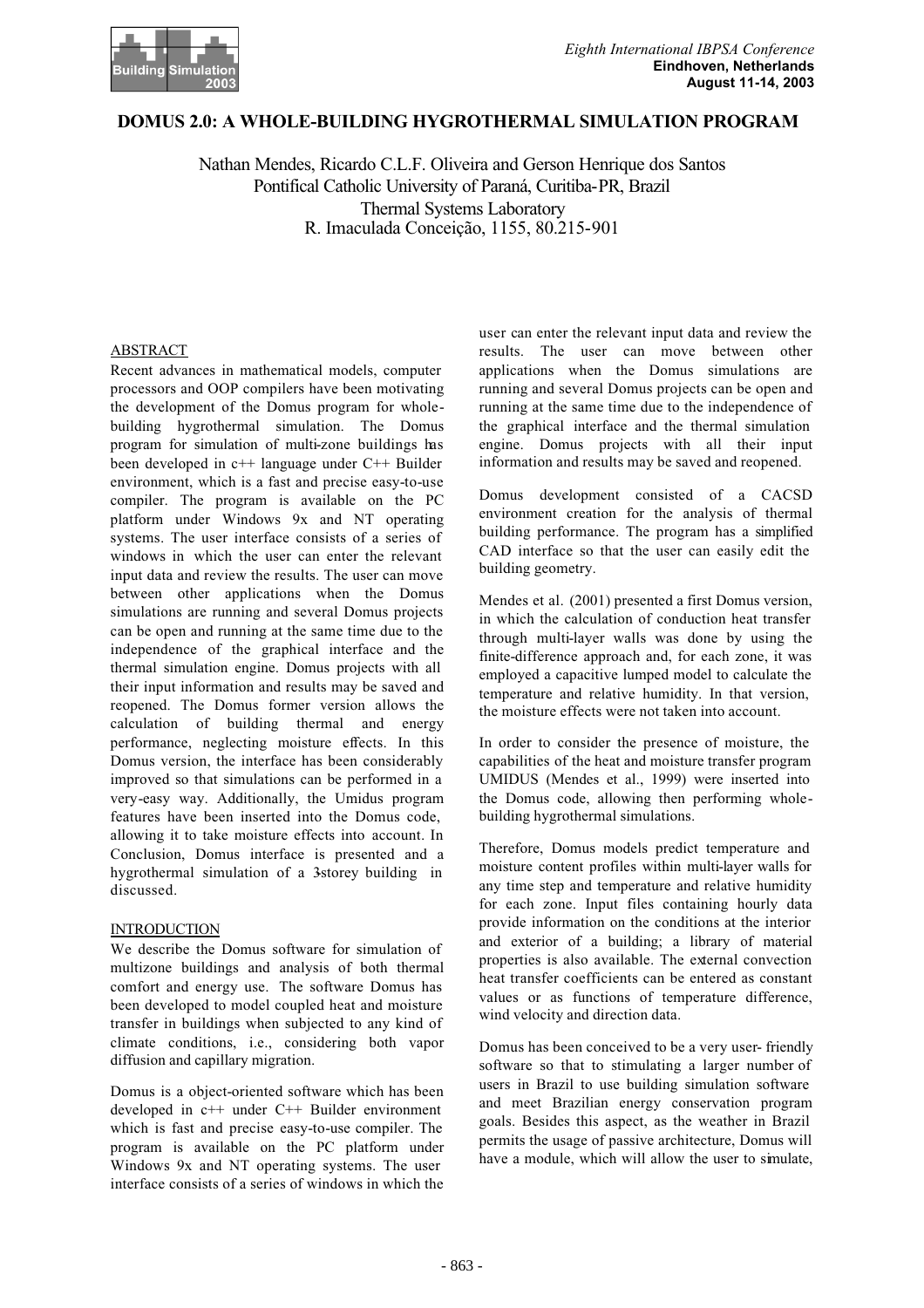in an easy way, passive or low-energy strategies to reach thermal comfort conditions.

In the article, we present the Domus mathematical models and interface. Some illustrative simulation results are also presented.

#### MATHEMATICAL MODEL

The present building simulation program uses a dynamic model for the analysis of a whole- building hygrothermal behavior. Therefore, a lumped formulation for temperature as well as for water vapor is adopted in each building zone. Eq. 1 describes the energy balance, for a zone submitted to loads of conduction, convection, short-wave solar radiation, inter-surface long-wave radiation, infiltration, ventilation and HVAC system related loads.

$$
\dot{E}_t + \dot{E}_g = \rho_{air} c_{air} V_{air} \frac{dT_{int}}{dt}
$$
 (1)

where:

 $\dot{E}_{t}$  energy flow that crosses the room (W)

 $\dot{E}_{g}$  internal energy generation rate (W)

- $\rho_{air}$  air density (kg/m<sup>3</sup>)
- $c_{air}$  specific heat of air (J/kg-K)
- $V_{air}$  room volume (m<sup>3</sup>)
- $T_{\text{int}}$  room air temperature (°C)

The term  $\dot{E}_t$ , on the energy conservation equation, includes loads associated to the building envelope (sensible and latent conduction heat transfer), furniture (sensible and latent), fenestration (conduction and solar radiation), openings (ventilation and infiltration) and HVAC systems.

The total conduction heat flux that crosses the control surface of each zone is described below.

#### Building envelope

The heat released by the building envelope internal porous surfaces is calculated as

$$
Q_{wall,S}(t) = \sum_{i=1}^{m} h_{c,i} A_i [T_{i,x=L}(t) - T_{int}(t)] \qquad (2a)
$$

for the sensible conduction load and as

$$
Q_{WallL}(t) = \sum_{i=1}^{m} L(T_{i,x=L}(t)) h_{m,i} A_i [\rho_{v,n,i}(t) - \rho_{v, \text{int}}(t)]
$$
\n(2b)

for the latent load.

In Eqs. 2a and 2b where *Ai* represents the area of the *i-th* surface, *h* the convection coefficients for  $(h_c)$  and mass  $(h_m)$ ,  $T_{n,i}(t)$  the temperature at the *i-th* internal surface of the considered zone, *L* the vaporization latent heat e  $\rho$ <sub>v</sub> the water vapor densities. The temperature and vapor density are calculated by the combined heat and moisture transfer model based on the Philip and DeVries (1957) theory (Mendes et al. 2002)

The vapor concentration difference,  $\Delta \rho_v$ , in Eq. 2b, is normally determined by using the values of previous iterations for temperature and moisture content, generating additional instability. Due to the numerical instability created by this source term, the solution of the linear set of discretized equations normally requires the use of very small time steps, which can be exceedingly time consuming, especially in long-term whole-building hygrothermal simulations.

In order to rise the simulation time step, Mendes et al. (2002) presented a mathematical procedure to calculate the vapor flow, independently of previous values of temperature and moisture content. In this way, the term  $(\Delta \rho_v)$  was linearized as a linear combination of temperature and moisture content, viz.,

$$
(\rho_{\nu,\infty} - \rho_{\nu}(s)) = M_1(T_{\infty} - T(s)) +
$$
  
\n
$$
M_2(\theta_{\infty} - \theta(s)) + M_3
$$
\n(3)

where

$$
M_1 = A \frac{M}{\Re} \Phi,
$$
  
\n
$$
M_2 = \frac{M}{\Re} \left( \frac{P_s(s)}{T(s)} \right)^{prev} \left( \frac{\partial \Phi}{\partial \Theta(s)} \right)^{prev},
$$
  
\n
$$
M_3 = \frac{M}{\Re} \left[ \left( \frac{P_s(s)}{T(s)} \right)^{prev} R(\Theta^{prev}(s)) + \right].
$$
  
\n
$$
\Phi_{\infty}(R(T_{\infty}) - R(T^{prev}(s)))^{2/2}
$$

In the equations above, the index (s) represents the surface on contact with air and  $(\infty)$  the air far from that surface.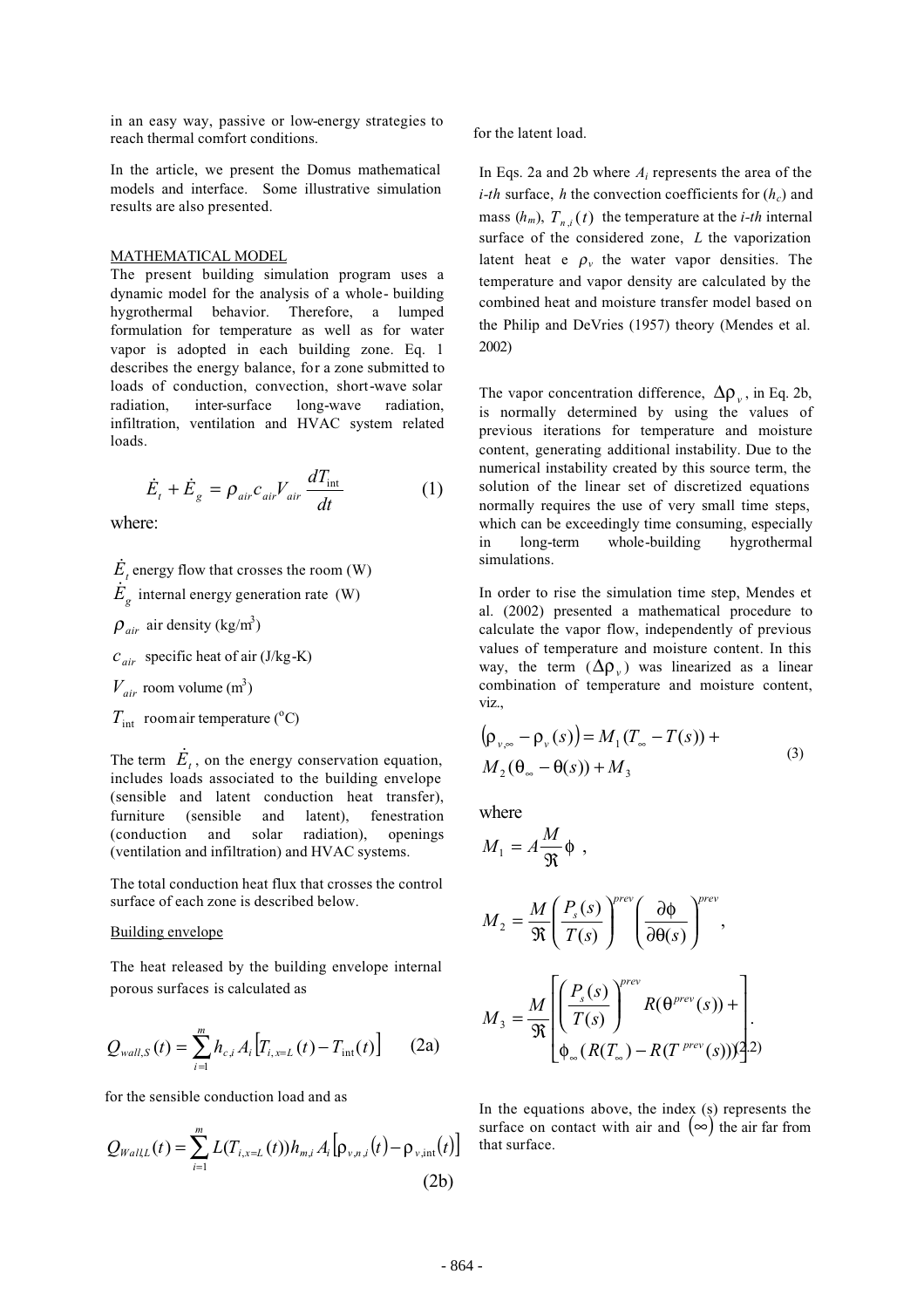In order to increase the convergence rapidness, it is interesting to write the volumetric moisture content difference as a humidity ratio difference, which starts from:

$$
\theta = \frac{\rho_0}{\rho_l} \frac{1}{\theta_{ar}} \frac{1}{\rho_{ar}} w
$$

where,  $\rho_0$ ,  $\rho_1$  and  $\rho_{ar}$  represent densities of the dry-basis material, water and dry-air. The volumetric moisture content,  $\theta_{ar}$ , can be written as:

$$
\theta_{ar} = \eta - \theta_1
$$

where  $\eta$  is the porosity and  $\theta_l$  the liquid phase volumetric moisture content. As the condensable volume (vapor phase volume) is much lower than the liquid phase volume, we can say that:

$$
\theta_{l}=\theta.
$$

In this way, we can rewrite the above equation as:

$$
\theta = \frac{\rho_0}{\rho_l} \frac{1}{\eta - \theta} \frac{1}{\rho_{ar}} w.
$$

Neglecting the dry air density variation with temperature and humidity, the moisture content difference can be given by

$$
(\theta_{\infty} - \theta(s)) = \frac{\rho_0}{\rho_l} \frac{1}{\rho_{ar}} \left( \frac{w_{\infty}}{\eta - \theta_{\infty}} - \frac{w(s)}{\eta - \theta(s)} \right).
$$

Considering a saturation degree below 20%, it is reasonable to write a mean moisture content as:

$$
\overline{\theta} = \frac{\left(\theta_{\infty}^{prev} + \theta^{prev}(s)\right)}{2},
$$

which gives the following expression:

$$
(\theta_{\infty} - \theta(s)) = \frac{\rho_0}{\rho_l} \frac{1}{\rho_{ar}} \frac{1}{\eta - \overline{\theta}} (w_{\infty} - w(s))
$$

In this way, the vapor concentration difference can now be written as:

$$
(\rho_{v,i,x=L} - \rho_{v,\text{int}}) = M_1 (T_{i,x=L} - T_{\text{int}}) +
$$
  

$$
M_2 (w_{i,x=L} - w_{\text{int}}) - M_3
$$

Therefore, the sensible and latent conduction heat transfer can now be written in terms of temperature

$$
Q_{WallL}(t) = \sum_{i=1}^{m} L(T_{i, x=L}(t)) h_{m,i} A_{i}
$$
  
\n
$$
[M_{1} (T_{i, x=L} - T_{int}) + + M_{2} (w_{i, x=L} - w_{int}) - M_{3}]
$$
  
\nand humidity ratio differences.

On the other hand, we can also computing in a similar way the vapor flow that comes from the internal porous surfaces.

It is remarkable the strong coupling between the governing equations. In this way, the use of an algorithm capable to solve simultaneously all equations sets is undeniably useful. Mendes and Philippi (2003) presented the computational performance of the MTDMA (MultiTriDiagonal Matrix Algorithm), applied to the case of stronglycoupled heat and moisture transfer in porous building materials.

A fact that used to motivate engineers and researchers to numerically decouple the governing equations was probably based on the difference between the time scales for both heat and moisture transfer. Nonetheless, besides the mathematical coupling between the terms of conservation equations, the transport coefficients have a strong non-linear dependence on moisture content and temperature. In fact: i) for low moisture content, mass transfer is predominantly in the vapor phase; ii) right after the liquid water has become a continuous phase, small changes in capillary potential may produce high variation in moisture content and liquid transfer by capillarity will be greatly enhanced. This microscopic information of "liquid bridges" that speed up the moisture transport are embedded in the coefficient  $D_{\theta}$ ; iii) when the moisture content is high, it is likely to occur high evaporation rates at the boundaries, promoting high gradients of moisture content and temperature and making the transport coefficients to change considerably through the physical domain of the porous structure; iv) for the material chosen in this study (lime mortar), moisture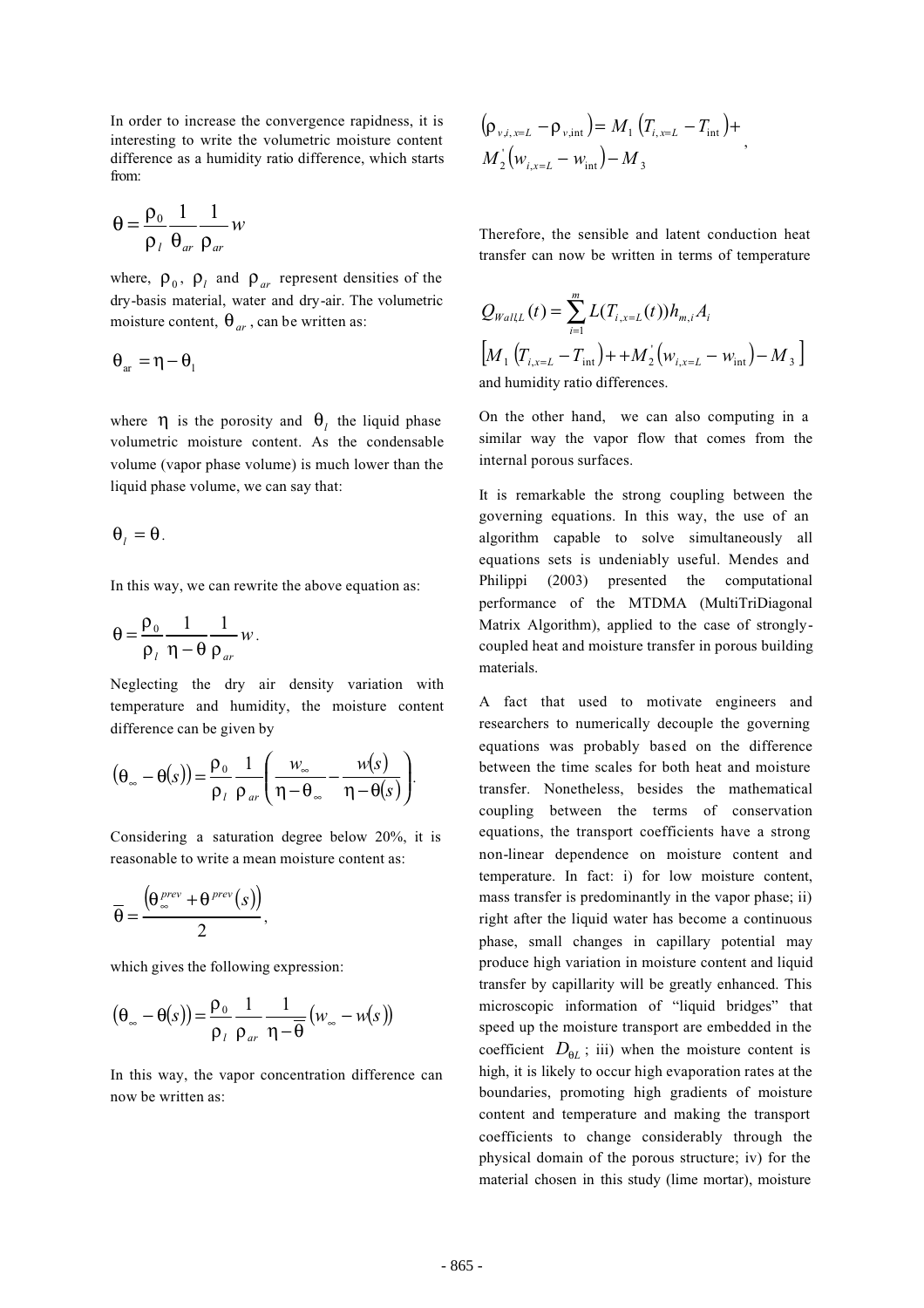transport coefficients may rapidly change their magnitude by a factor of 100 or even more; v) thermal conductivity may also have a substantial variation at the order of 20%.

All that leads to numerical divergence problems when the physical problem is mathematically decoupled.

For this combined heat and moisture transfer problem through a porous medium, Mendes et al. (2002) discretized the conservation equations by using the control-volume formulation method with a central difference scheme and linearized vapor concentration difference at the boundaries in terms of temperature and moisture content.

The use of MTDMA to solve the discretized set of those governing equations represents an important step to improve calculation methods, because the source term may become smaller and the main diagonal stronger, making the solver much more robust in building simulations where strongly coupled phenomena are present.

### Water vapor mass balance

In terms of water vapor balance, it was considered different contributions: ventilation, infiltration, internal generation, porous walls, furniture, HVAC system and people breath. In this way, the lumped formulation becomes:

$$
(\dot{m}_{\text{inf}} + \dot{m}_{\text{vent}})(W_{\text{ext}} - W_{\text{int}}) + J_b + J_{\text{ger}} +
$$
  

$$
J_{\text{porous surface}} + J_{\text{HYAC}} = \rho_{\text{air}} V_{\text{air}} \frac{dW_{\text{int}}}{dt}
$$

where:

 $\dot{m}_{\text{inf}}$  air mass flow by infiltration (kg/s)  $\dot{m}_{\text{vent}}$  air mass flow by ventilation (kg/s)  $W_{\text{ext}}$  external humidity ratio (kg water/kg dry air)  $W_{\text{int}}$  internal humidity ratio (kg water/kg dry air)  $J<sub>b</sub>$  water vapor flow from the breath of occupants (kg/s)

 $J_{\text{ger}}$  internal water-vapor generation rate (kg/s)

$$
J_{\text{porous surfaces}} \qquad \text{water vapor flow from porous}
$$

surfaces (walls, partitions and furniture) (kg/s)

 $J_{HVAC}$  vapor flow from HVAC systems (kg/s)

$$
\rho_{air} \quad \text{air density (kg dry air/s)}
$$
  

$$
V_{air} \quad \text{room volume (m3)}
$$

The water-vapor mass flow from the people breath is calculated as shown in ASHRAE (1993), which takes into account the room air temperature, humidity ratio and physical activity as well.

#### Boundary Conditions

The external and internal boundary conditions consider long- and short-wave radiations and convection. The Domus hourly weather files provide dry bulb temperature, relative humidity, direct and diffuse solar radiation and wind speed and direction.

Presently, the program reads just weather files in the Domus format (\*.dom). In the near future, it will be added options for several weather file formats such as TRY (Test Reference Year), TMY (Typical Meteorological Year) and WYEC (Weather Year for Energy Calculations).

The internal and external convection heat transfer coefficients are also configured on a weather window. In the case, the user wants the coefficients to be calculated in time of execution, just has to click in the option. Domus has correlations for those coefficients obtained by Allandari and Hammond (Clarke, 1985).

For the floor, we can either consider the Dirichlet condition for temperature and moisture content at the lower soil surface or adiabatic and impermeable for deeper surfaces. The ground heat transfer is considered one-dimensional.

### DOMUS INTERFACE

The software interface is modularly divided in different parts and is briefly described in the paragraphs below. Fig. 1 shows the main menu.

#### Building Description Module

This module is responsible by the definition of the building geometry and dimensions. A building can have several zones and each zone can have several walls and each wall can have several layers and each layer shall be defined by its physical characteristics.

The user can interact with building envelope and openings and after defining the geometry, a text file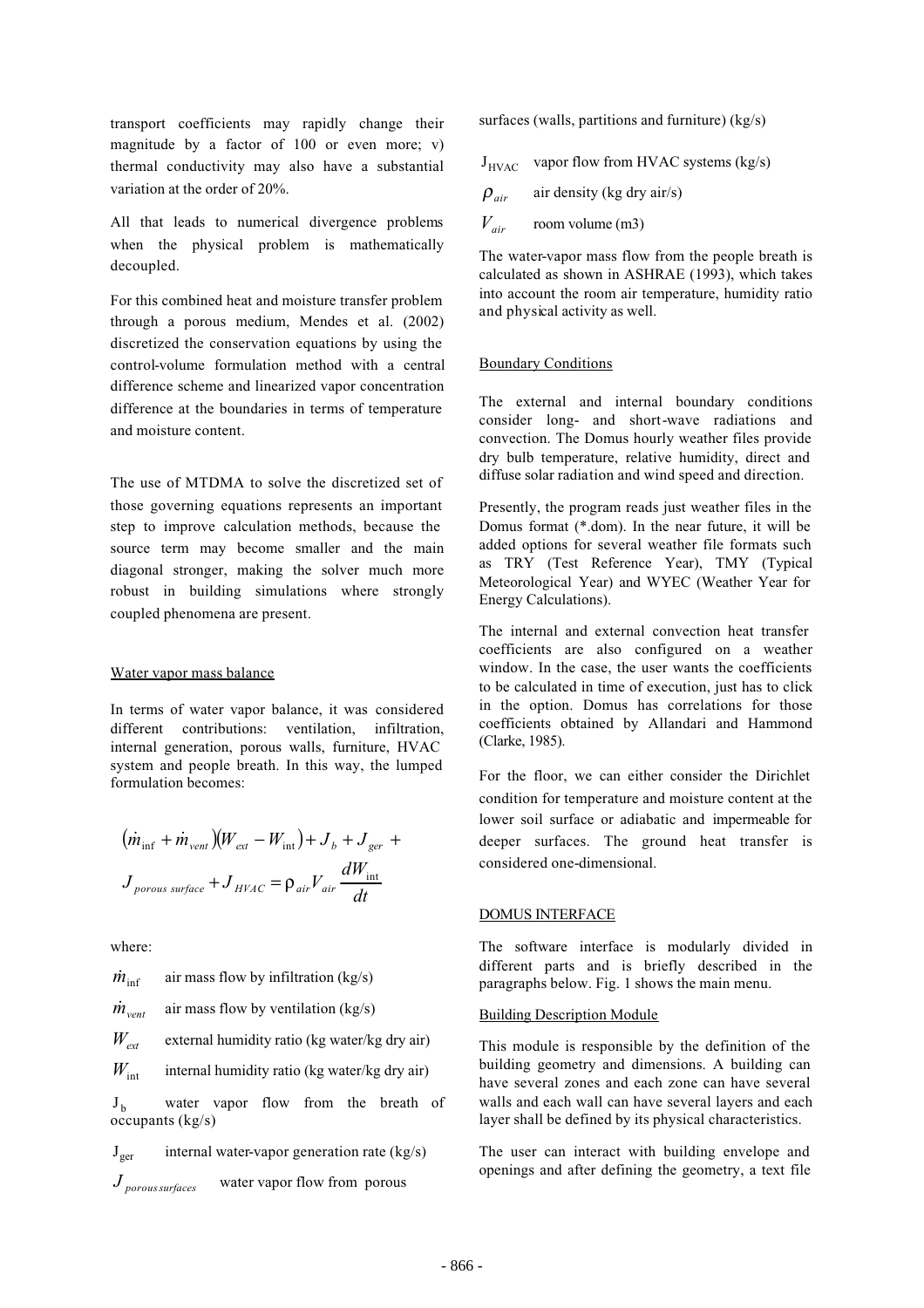will be automatically created so that the user can verify all the inputs.

As a building can have several zones, an important aspect is how to geometrically conceive the interzone relationship in order to have a generic code. This inter-zone relationship is described by Mendes et al. (2001). As the software allows the user to freely choose the geometry, all the geometric consistency has to be transferred into the code. The theoretic basis for the solution of these complexities is the computational geometry directly turned to arithmetic and logics operations between 2D flat surfaces. DOMUS has incorporated the polyboolean library (Leonov, 1999) as an extern DLL to accomplish these kind of operations. This library is numerically robust and fast, unlike the most polygon clipping libraries on Web.

Only a part of each wall has an adjacency to another zone. The program executes an intersection operation (operation "AND") between both walls. The results will be a region defined for a rectangle. If openings are added within the adjacency area, they should be considered in the intersection operation as well, which increases the computational effort.

The Domus edition interface is very simple, allowing the user to build a construction without much of specific knowledge. For the 3-D visualization panel, it is provided tools to rotate, translate and change building scale and colors. Domus makes use of the OpenGL API to render both 2D and 3D panels. Nowadays OpenGL is the premier environment for developing portable, interactive 2-D and 3-D graphics applications. If hardware acceleration is detected, then high quality graphics can be affordable.

Domus uses the *triangle* software (Shewchuk, 1996) that generates a finite-element mesh on walls and ground in order to precisely calculate shape factors and shaded/sunny areas Triangle is fast, memoryefficient, and robust; it computes Delaunay triangulations and constrained Delaunay triangulations exactly. Guaranteed-quality meshes (having no small angles) are generated using Ruppert's Delaunay refinement algorithm (See triangulation on Fig.-1 bottom right side).

The wall layers are edited in a particular window, where all the available materials, geographical orientation (wall azimuth and inclination), soil properties, painting and other parameters are shown. It provides also some wall samples which are largely employed in Brazil (see Fig. 2).



Figure 2: Module of Brazilian sample walls.

### Weather

The external building climate is chosen in a weather configuration window. To make easier, the program load all the existing weather files in a specified folder and list all of them.

The Domus hourly weather files provide dry bulb temperature, relative humidity, direct and diffuse solar radiation and wind speed and direction.

The program also provides a weather summary window and a psychrometrics chart where temperature and relative humidity data presented in the weather file can also be plotted (Fig.3).



Figure 3 – Weather data information (Temperature and relative humidity) on a psychometrics chart.

### Internal Gains

Internal energy gains for each zone can be entered in a special window where the user sets schedules for internal equipment, lighting, vapor generation, people and external equipment (just for the economy evaluation module).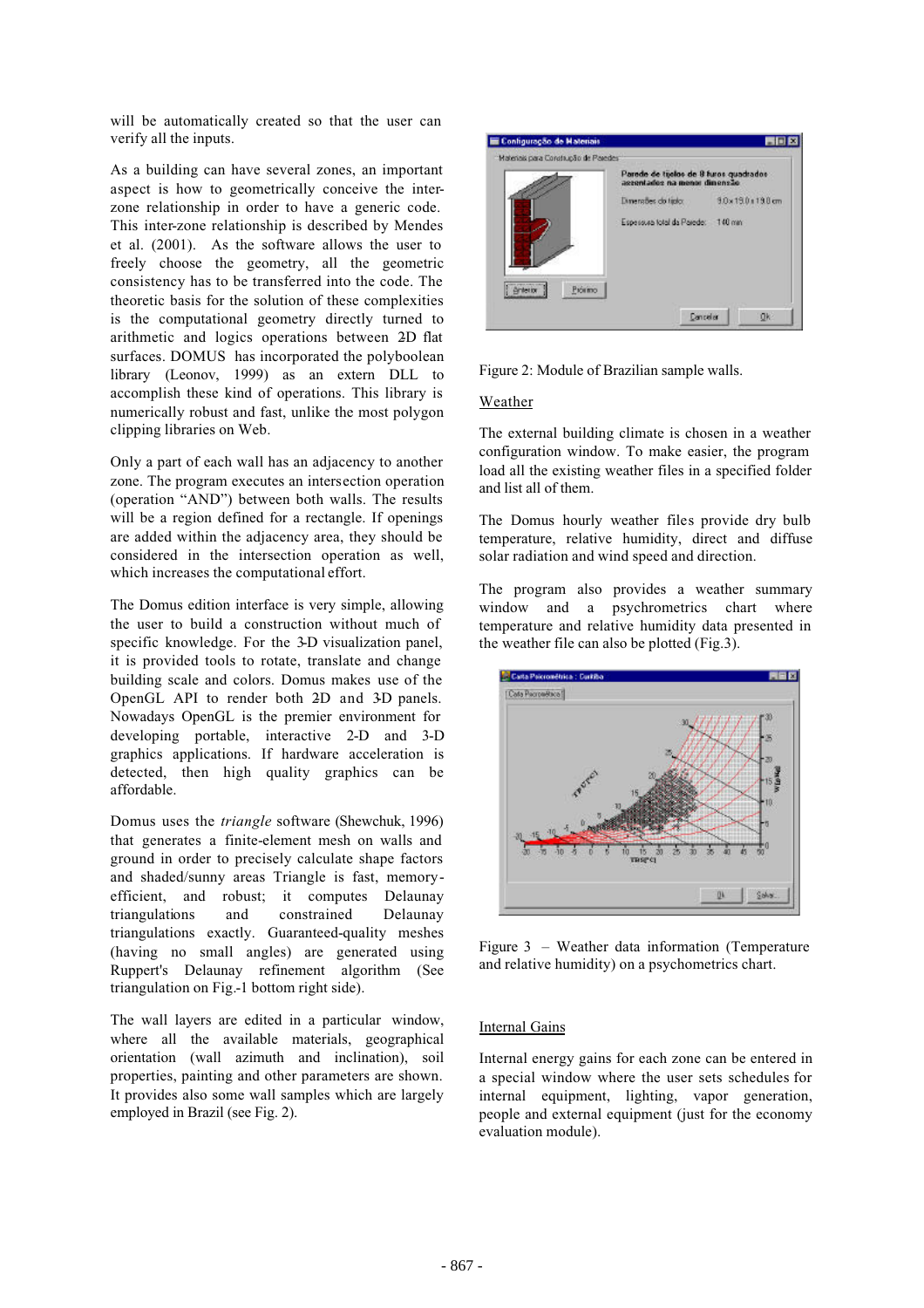### HVAC Systems

In the HVAC window, the user will be able to specify HVAC equipment for each zone. The user will also be able to define a controller for each equipment in each zone. In the present Domus program version, a model for a heater and a windowtype air conditioner is available.

#### Output Reports

Before executing the simulation, the user has to choose all the types of reports that the program will have to generate. The program provides a great variety of report options such as hourly reports for temperature, relative humidity, thermal comfort level (PMV and PPD), temperature and moisture content distributions within any building wall, energy consumption, thermal loads, energy costs, and monthly general statistics.

It is possible to the user to monitor the temperature and/or the controller output with different simulation time steps. It is important to remember that for small time steps, the program will generate large files.

## RESULTS

We have chosen as a simulation sample the 3-storey building shown in Fig. 4. In each zone, a 1mx1m window is placed on either North or south façades. We have selected the Curitiba weather data file and a 5-min. time step.



Fig. 4: Illustration generated by the DOMUS 3D building description module of the building under analysis.

Fig. 5 presents the temperature and moisture content profiles within the South-oriented wall of zone number 4 on January  $10^{th}$ . By comparing Figures 5a and 5b, we notice a reduction on the moisture content profile, showing that the wall dries out during daytime. On the other hand, during the nighttime, the

humidity ratio is increased and the wall absorbs a higher amount of moisture, reaching the highest values around 6 am. We also observe, by comparing Figs. 5a and 5c, an expressive difference on the temperature spatial distribution when moisture is ignored, mainly at 6am. In Fig. 5, point 1 and 21 correspond respectively to external and internal surfaces temperature.



Figure 5: Temperature and moisture content profiles within the South-oriented wall of zone number 4 on January 10th. a) with moisture effects at 6am. b) with moisture effects at 6pm. c) without moisture effects at 6am.

A useful Domus feature is the presence of Fanger´s thermal comfort model for PMV and PPD prediction. Figure 6 shows these indices for zone number 1 during the first week of July.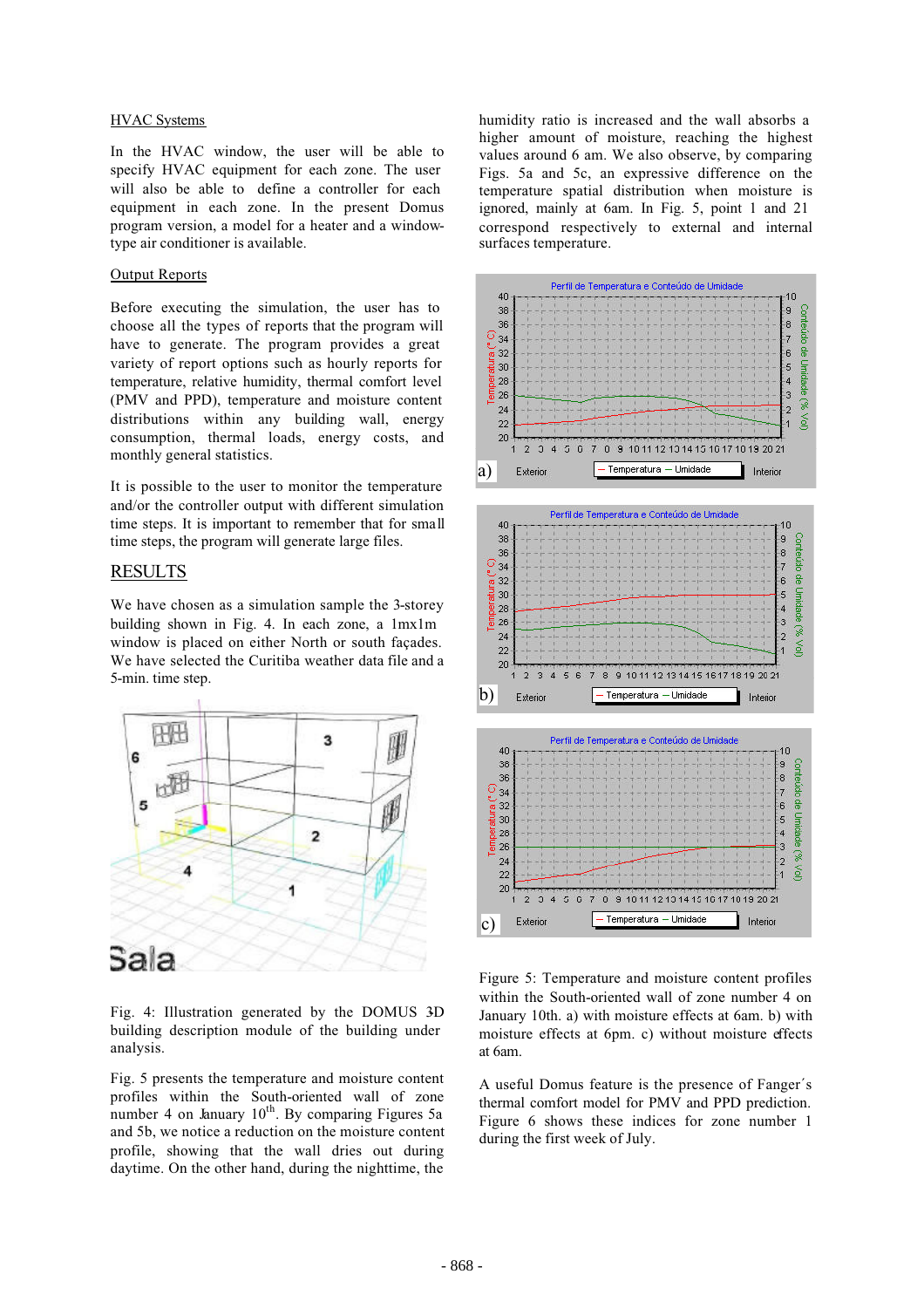

Figure 6: Fanger´s indices for zone number 1 in July.

Fig. 7 shows the comfort indices using an on-off heating system, noticing an improvement of the zone thermal comfort. Fig. 8 presents the Temperature and relative humidity evolution using an on-off electric heater.



Figure 7: Thermal comfort indices using an on-off electric heater in July.



Figure 8: Temperature and relative humidity using an on-off electric heater in July.

#### **CONCLUSIONS**

We have described the Domus building simulation program, which was developed for whole-building hygrothermal analysis, by using the finite-volume approach and the mathematical method developed by Mendes et al. (2002). The use of this method avoids numerical oscillations, since it keeps the discrete equations strongly coupled between themselves, preventing the occurrence of physically unrealistic behavior when time step is increased and producing an unconditionally-stable numerical method, which is very suitable to be used in building yearly energy simulation programs.

The Domus program interface for simulation of multizone buildings has been developed in c++ language under C++ Builder environment using a OpenGL graphical interface which is a fast and precise easy-to-use compiler. The user interface consists basically of a series of windows in which the user can enter the relevant input data and review the results.

Simulations of a 6-zone building was performed, showing that Domus is an easy-to-use tool for a whole-building hygrothermal simulation. Some results showed also the importance of taking moisture into account.

The program provides a great variety of report options such as hourly reports for temperature, relative humidity, thermal comfort level (PMV and PPD), energy consumption, thermal loads, energy costs, and monthly general statistics.

For further work, we intend to incorporate some natural ventilation models.

# REFERENCES

ASHRAE Handbook-Fundamentals, Atlanta: ASHRAE, 1993.

ESRU. ESP-R: a building and plant energy simulation environment, user guide version 9. ESRU publication – University of Strathclyde. Glascow (Reino Unido),1997.

Leonov, M., Polyboolean Library ©, http://home.attbi.com/~msleonov/pb.html, 1999.

Mendes N., Ridey I., Lamberts R., Philippi P.C. and Budag K.," UMIDUS: A PC Program for the Prediction of Heat and Moisture Transfer in Porous Building Elements"; Building Simulation Conference - IBPSA 99, p.277-283, Japan 1999.

Mendes N., Oliveira R.C.L.F. e Santos G.H., DOMUS 1.0: A Brazilian PC Program for Building Simulation, Seventh International Conference on Building Performance Simulation (IBPSA´01), V.1, n.1, p.83-89, Rio de Janeiro, Brazil, 2001.

Mendes, N., Philippi, P. C., Lamberts, R. A new Mathematical Method to Solve Highly Coupled Equations of Heat and Mass Transfer in Porous Media. International Journal of Heat and Mass Transfer, V. 45, p. 509-518, 2002.